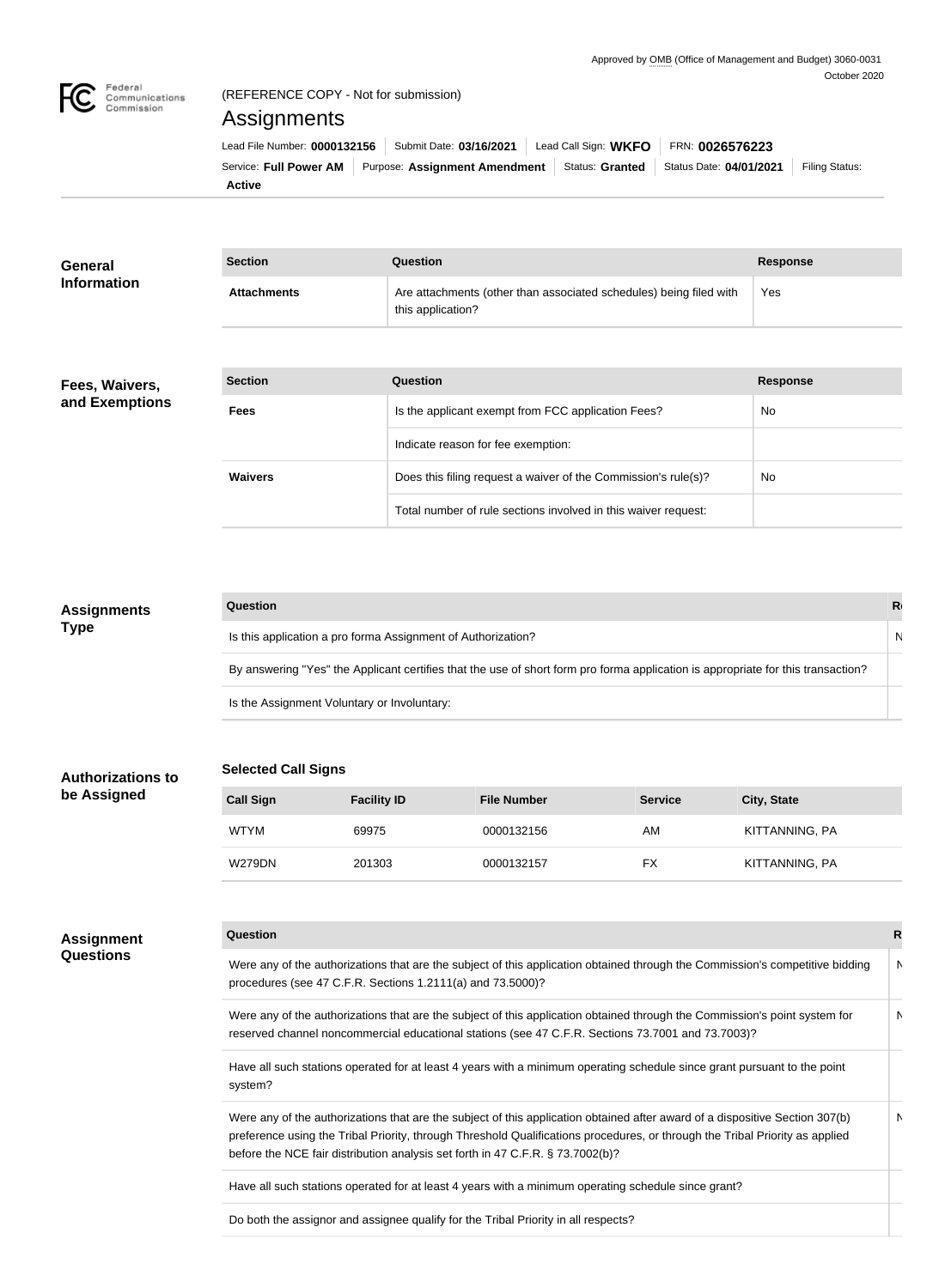LPFM Licenses Only: Has it been at least 18 months since the initial construction permit for the LPFM station was granted?

LPFM Licenses Only: Does the assignment of the LPFM authorization satisfy the consideration restrictions of 47 CFR Section 73.865(a)(1)?

LPFM Licenses Only: Were any of the LPFM authorizations that are subject to this application obtained through the Commission's point system for low power FM stations (see 47 CFR Section 73.872)?

If yes to question above, have all such LPFM stations operated for at least four years since grant pursuant to the point system?" (options – Y/N. If Yes, nothing further required. No requires attachment as follows)"If no to new sub question, list pertinent authorizations in an Exhibit and include in the Exhibit a showing that the transaction is consistent with the requirements of 47 CFR Section 73.865(a)(3).

# **Assignor**

**Assignor Name, Type, and Contact Information**

| <b>Information</b> |  |
|--------------------|--|
|                    |  |

**Assignor Legal Certifications**

|  |  | Assignor Name, Type, and Contact information |
|--|--|----------------------------------------------|
|  |  |                                              |

| <b>Assignor</b>                    | Type        | <b>Address</b>       | <b>Phone</b>  | <b>Email</b>           | <b>FRN</b>       |
|------------------------------------|-------------|----------------------|---------------|------------------------|------------------|
| <b>FAMILY-LIFE MEDIA-COM, INC.</b> | Corporation | Linda Sue Foster,    | +1 (724) 548- | admin@kittanningpaper. | 002 <sub>0</sub> |
| Doing Business As: FAMILY-LIFE     |             | President            | 8000          | com                    |                  |
| MEDIA-COM, INC.                    |             | P.O. Box 758         |               |                        |                  |
|                                    |             | KITTANNING, PA       |               |                        |                  |
|                                    |             | 16201                |               |                        |                  |
|                                    |             | <b>United States</b> |               |                        |                  |

| <b>Assignor Contact</b> | <b>Contact Name</b>                                                       | <b>Address</b>                                                    | <b>Phone</b>      | <b>Email</b>       | <b>Contact Type</b> |
|-------------------------|---------------------------------------------------------------------------|-------------------------------------------------------------------|-------------------|--------------------|---------------------|
| <b>Representatives</b>  | Jeffrey L. Timmons, Esq<br><b>FCC Counsel</b><br>Jeffrey L. Timmons, Esq. | 974 Branford Lane NW<br>Lilburn, GA 30047<br><b>United States</b> | +1 (678) 463-5116 | jeff@timmonspc.com | Legal Represen      |

## **Section Question Response Agreements for Sale /Transfer of Station** Assignor certifies that: (i) it has placed in Assignor's public inspection file(s) and submitted to the Commission as an Exhibit to this application copies of all agreements for the assignment/transfer of the station(s); (ii) these documents embody the complete and final understanding between Assignor and Assignee; and (iii) these agreements comply fully with the Commission's rules and policies No If the transaction is involuntary, the Assignor certifies that court orders or other authorizing documents have been issued and that it has placed in the licensee's/permittee's public inspection file(s) and submitted to the Commission copies of such court orders or other authorizing documents. **Other Authorizations** Please upload an attachment detailing the call signs, locations, and facility identifiers of all other broadcast stations in which assignor or any party to the application has an attributable interest. **Character Issues** Assignor certifies that neither licensee/permittee nor any party to the application has or has had any interest in, or connection with: (a) any broadcast application in any proceeding where character issues were left unresolved or were resolved adversely against the applicant or any party to the application or (b) any pending broadcast application in which character issues have been raised Yes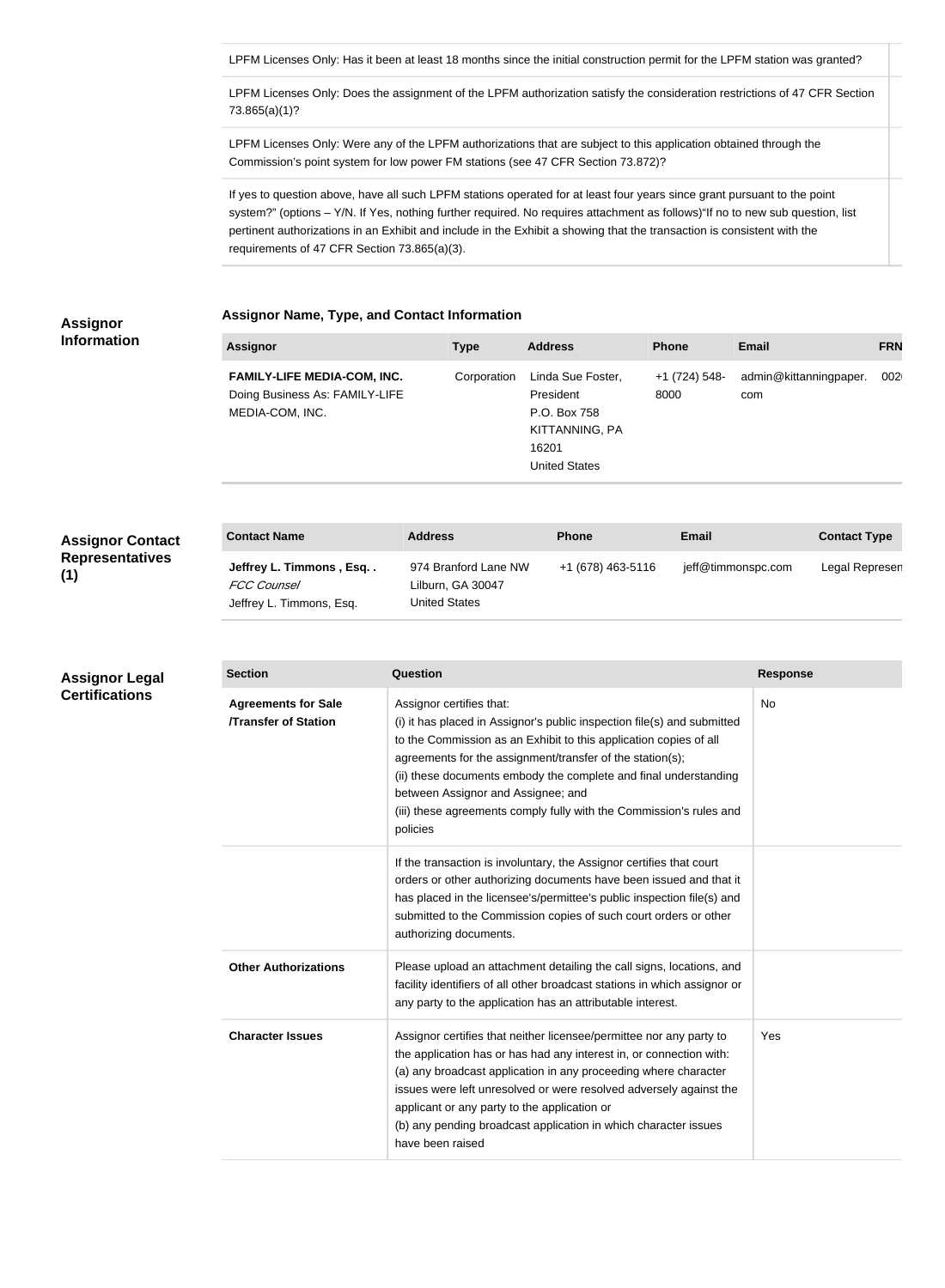| <b>Adverse Findings</b>                            | Assignor certifies that, with respect to the Assignor and each party<br>to the application, no adverse finding has been made, nor has an<br>adverse final action been taken by any court or administrative body<br>in a civil or criminal proceeding brought under the provisions of any<br>law related to any of the following: any felony; mass media-related<br>antitrust or unfair competition; fraudulent statements to another<br>governmental unit; or discrimination. | Yes |
|----------------------------------------------------|-------------------------------------------------------------------------------------------------------------------------------------------------------------------------------------------------------------------------------------------------------------------------------------------------------------------------------------------------------------------------------------------------------------------------------------------------------------------------------|-----|
| <b>Local Public Notice</b>                         | Assignor certifies that it has or will comply with the public notice<br>requirements of 47 C.F.R. Section 73.3580.                                                                                                                                                                                                                                                                                                                                                            | Yes |
| <b>Auction Authorization</b>                       | Assignor certifies that more than five years have passed since the<br>issuance of the construction permit for the station being assigned,<br>where that permit was acquired in an auction through the use of a<br>bidding credit or other special measure.                                                                                                                                                                                                                    | N/A |
| <b>Anti-Discrimination</b><br><b>Certification</b> | Assignor certifies that neither licensee/permittee nor any party to<br>the application have violated the Commission's prohibition against<br>discrimination on the basis of race, color, religion, national origin or<br>sex in the sale of commercially operated AM, FM, TV, Class A TV<br>or international broadcast stations.                                                                                                                                              | Yes |

#### **Assignee Information**

**Assignee Name, Type, and Contact Information**

| <b>Assignee</b>           | <b>Type</b>       | <b>Address</b>         | <b>Phone</b> | <b>Email</b>              | <b>FRN</b>       |
|---------------------------|-------------------|------------------------|--------------|---------------------------|------------------|
| Lightner                  | Limited Liability | Matthew W. Lightner,   | $+1(814)$    | matt@lightnerelectronics. | 002 <sub>1</sub> |
| <b>Communications LLC</b> | Company           | <b>Managing Member</b> | 239-8323     | com                       |                  |
|                           |                   | 1771 Beaver Dam Road   |              |                           |                  |
|                           |                   | Claysburg, PA 16625    |              |                           |                  |
|                           |                   | <b>United States</b>   |              |                           |                  |

| <b>Section</b>                          | Question                                                                                                                                                                                                                                                                                                                                                                                                                                                                                              | <b>Response</b> | <b>File Numb</b> |
|-----------------------------------------|-------------------------------------------------------------------------------------------------------------------------------------------------------------------------------------------------------------------------------------------------------------------------------------------------------------------------------------------------------------------------------------------------------------------------------------------------------------------------------------------------------|-----------------|------------------|
| <b>Radio Station Applicants</b><br>Only | If the station(s) being assigned is noncommercial educational or<br>LPFM, the Assignee certifies that the Commission had previously<br>granted a broadcast application, identified here by file number, that<br>found this Assignee qualified as a noncommercial educational<br>entity with a qualifying educational program, and that the Assignee<br>will use the station(s) to advance a program similar to that the<br>Commission has found qualifying in the Assignee's previous<br>application. | N/A             |                  |

| <b>Assignee Contact</b><br><b>Representatives</b>            | <b>Contact Name</b>                                                                           |                    | <b>Address</b>                                                                                                 |              |              |       | <b>Phone</b>                                                                                               | <b>Email</b> |                                | Cont<br><b>Type</b> |
|--------------------------------------------------------------|-----------------------------------------------------------------------------------------------|--------------------|----------------------------------------------------------------------------------------------------------------|--------------|--------------|-------|------------------------------------------------------------------------------------------------------------|--------------|--------------------------------|---------------------|
| (1)                                                          | <b>Matthew W. Lightner</b><br>Managing Member<br><b>Lightner Communications</b><br><b>LLC</b> |                    | Matthew W. Lightner, Managing<br>Member<br>1771 Beaver Dam Road<br>Claysburg, PA 16625<br><b>United States</b> |              |              |       | +1 (814) 239-<br>8323                                                                                      | com          | matt@lightnerelectronics.      | Assi                |
| <b>Changes in</b><br>Interest (0)                            | <b>Party Name</b>                                                                             | <b>Citizenship</b> | <b>Address</b>                                                                                                 | <b>Phone</b> | <b>Email</b> | Empty | <b>Interest Before Assignment</b>                                                                          |              | <b>Interest After Assignme</b> |                     |
| <b>Changes in</b><br><b>Interest</b><br><b>Certification</b> | Question                                                                                      |                    |                                                                                                                |              |              |       | Applicant certifies that equity and financial interests not set forth by the assignee are nonattributable. |              |                                | Res                 |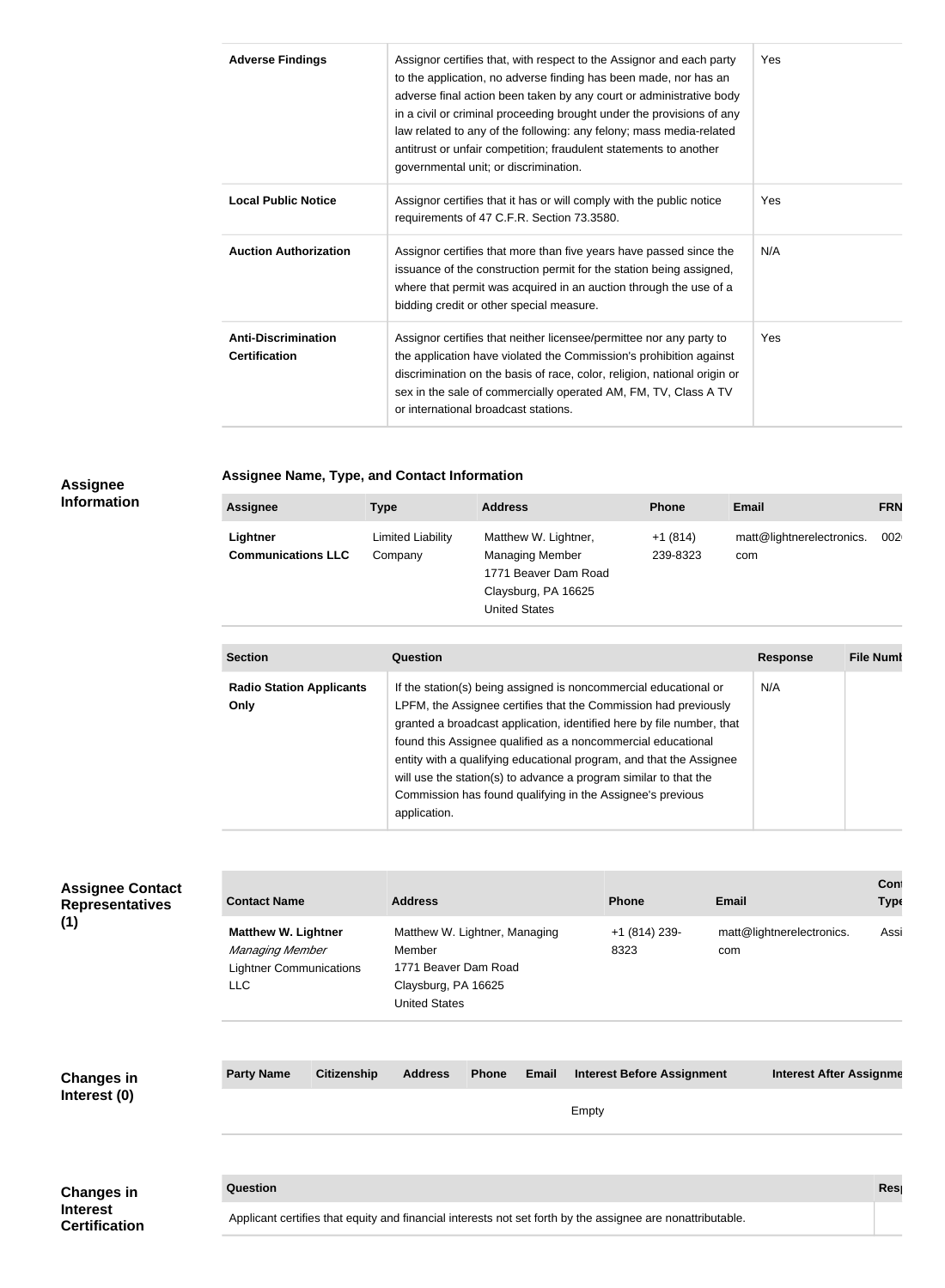| <b>Parties to the</b><br><b>Application (2)</b> | <b>Party Name</b>                                                                      | <b>Citizenship Address</b> |                                                                           | <b>Phone</b>          | <b>Email</b>                     | <b>Positional Interest</b>                                                                                                                                 |  |
|-------------------------------------------------|----------------------------------------------------------------------------------------|----------------------------|---------------------------------------------------------------------------|-----------------------|----------------------------------|------------------------------------------------------------------------------------------------------------------------------------------------------------|--|
|                                                 | <b>Matthew W. Lightner</b><br>Managing Member<br>Lightner<br><b>Communications LLC</b> | United<br><b>States</b>    | 1771 Beaver Dam<br>Road<br>Claysburg, PA<br>16625<br><b>United States</b> | +1 (814) 239-<br>8323 | matt@lightnerelectronics.<br>com | <b>Positional Interest:</b><br>Assignee<br>Citizenship:<br><b>United States</b><br><b>Percentage of Votes:</b><br>0%<br><b>Percentage of Total A</b><br>0% |  |
|                                                 | <b>Matthew W. Lightner</b><br>Managing Member<br>Lightner<br><b>Communications LLC</b> | United<br><b>States</b>    | 1771 Beaver Dam<br>Road<br>Claysburg, PA<br>16625<br><b>United States</b> | +1 (814) 239-<br>8323 | matt@lightnerelectronics.<br>com | <b>Positional Interest:</b><br>Managing Member, L<br>Member, Officer<br>Citizenship:<br><b>United States</b>                                               |  |
|                                                 |                                                                                        |                            |                                                                           |                       |                                  | <b>Percentage of Votes:</b><br>100%                                                                                                                        |  |
|                                                 |                                                                                        |                            |                                                                           |                       |                                  | <b>Percentage of Total A</b><br>100%                                                                                                                       |  |

| Parties to the                             | Question                                                                                                   | <b>Res</b> |
|--------------------------------------------|------------------------------------------------------------------------------------------------------------|------------|
| <b>Application</b><br><b>Certification</b> | Applicant certifies that equity and financial interests not set forth by the assignee are nonattributable. | Yes        |

| <b>Application</b><br><b>Certification</b> |  |
|--------------------------------------------|--|
|                                            |  |

**Assignee Legal Certifications**

| <b>Section</b>                        | Question                                                                                                                                                                                                                                                                                                                                                                                                                | <b>Response</b> |
|---------------------------------------|-------------------------------------------------------------------------------------------------------------------------------------------------------------------------------------------------------------------------------------------------------------------------------------------------------------------------------------------------------------------------------------------------------------------------|-----------------|
| <b>Agreements for Sale</b>            | Assignee certifies that:<br>(a) the written agreements in the Assignee's public inspection file<br>and submitted to the Commission embody the complete and final<br>agreement for the sale or transfer of the station(s); and<br>(b) these agreements comply fully with the Commission's rules and<br>policies.                                                                                                         | No              |
| <b>Other Authorizations</b>           | Please upload an attachment detailing the call signs, locations, and<br>facility identifiers of all other broadcast stations in which Assignee<br>or any party to the application has an attributable interest.                                                                                                                                                                                                         |                 |
| <b>Broadcast Incubator</b><br>Program | Is the proposed facility the subject of an incubation proposal or a<br>'reward' waiver request under the Commission's Broadcast<br>Incubator Program?                                                                                                                                                                                                                                                                   |                 |
| <b>Multiple Ownership</b>             | Is the assignee or any party to the application the holder of an<br>attributable radio joint sales agreement or an attributable radio or<br>television time brokerage agreement with the station(s) subject to<br>this application or with any other station in the same market as the<br>station(s) subject to this application?                                                                                       | Yes             |
|                                       | Assignee certifies that the proposed assignment complies with the<br>Commission's multiple ownership rules.                                                                                                                                                                                                                                                                                                             | Yes             |
|                                       | Assignee certifies that the proposed assignment:<br>(1) does not present an issue under the Commission's policies<br>relating to media interests of immediate family members;<br>(2) complies with the Commission's policies relating to future<br>ownership interests; and<br>(3) complies with the Commission's restrictions relating to the<br>insulation and nonparticipation of non-party investors and creditors. | Yes             |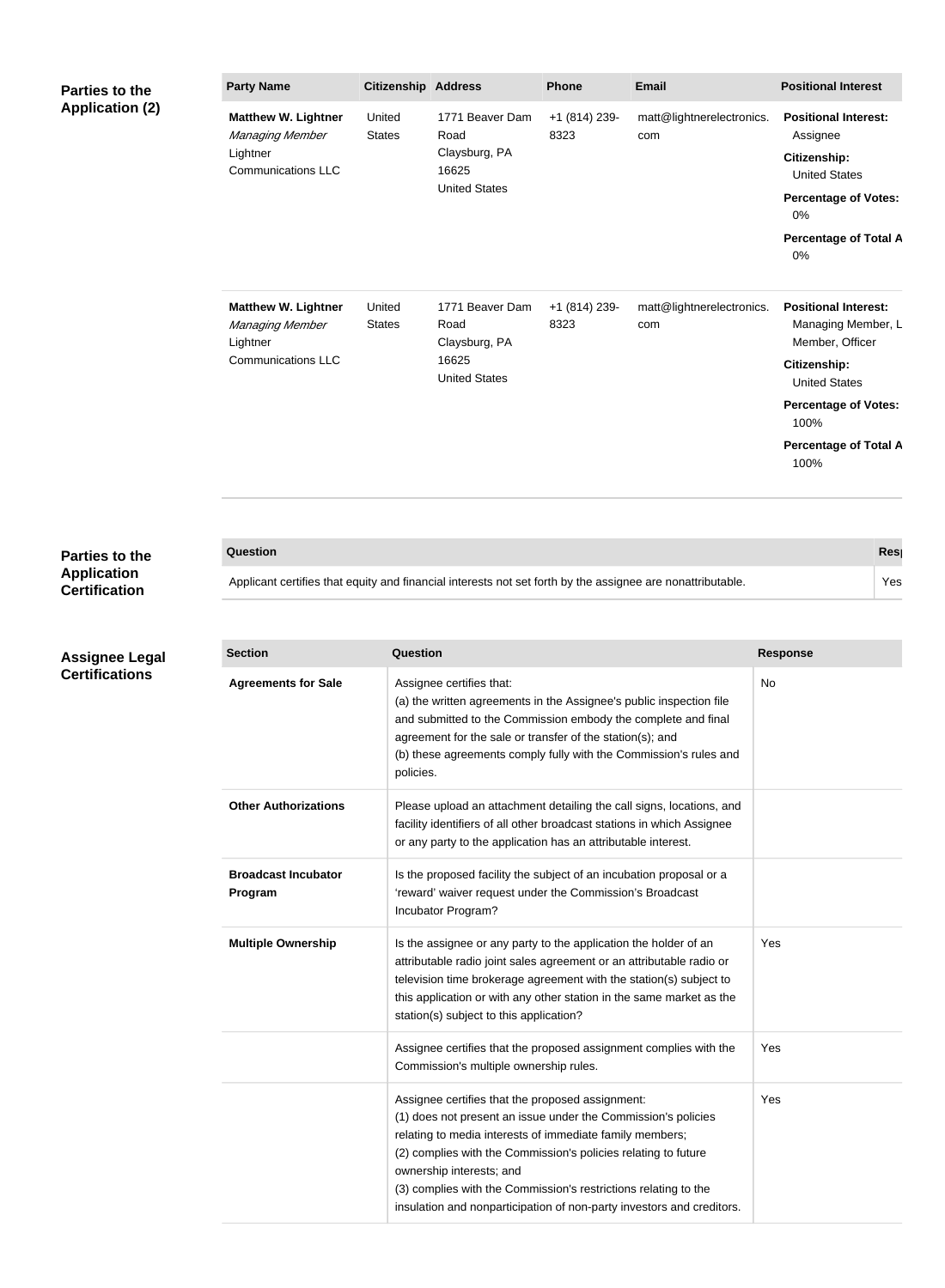|                                 | Does the Assignee claim status as an "eligible entity," that is, an<br>entity that qualifies as a small business under the Small Business<br>Administration's size standards for its industry grouping (as set<br>forth in 13 C.F.R. § 121-201), and holds<br>(1) 30 percent or more of the stock or partnership interests and<br>more than 50 percent of the voting power of the corporation or<br>partnership that will own the media outlet; or<br>(2) 15 percent or more of the stock or partnership interests and<br>more than 50 percent of the voting power of the corporation or<br>partnership that will own the media outlet, provided that no other<br>person or entity owns or controls more than 25 percent of the<br>outstanding stock or partnership interests; or<br>(3) More than 50 percent of the voting power of the corporation that<br>will own the media outlet (if such corporation is a publicly traded<br>company)? | No  |
|---------------------------------|-----------------------------------------------------------------------------------------------------------------------------------------------------------------------------------------------------------------------------------------------------------------------------------------------------------------------------------------------------------------------------------------------------------------------------------------------------------------------------------------------------------------------------------------------------------------------------------------------------------------------------------------------------------------------------------------------------------------------------------------------------------------------------------------------------------------------------------------------------------------------------------------------------------------------------------------------|-----|
|                                 | Does this assignment include a grandfathered cluster of stations?                                                                                                                                                                                                                                                                                                                                                                                                                                                                                                                                                                                                                                                                                                                                                                                                                                                                             | No  |
|                                 | Applicant certifies that it will come in compliance by divesting the<br>necessary station(s) within 12 months of the consummation of this<br>transaction to:<br>A) An Eligible Entity (as defined in Item 6d, above).                                                                                                                                                                                                                                                                                                                                                                                                                                                                                                                                                                                                                                                                                                                         |     |
|                                 | B) An Irrevocable Trust that will assign the station(s) to an Eligible<br>Entity.                                                                                                                                                                                                                                                                                                                                                                                                                                                                                                                                                                                                                                                                                                                                                                                                                                                             |     |
|                                 | NCE Diversity of Ownership Points. Does the assignee or any<br>party to the application have an attributable interest in an NCE FM<br>or NCE TV station received through the award of "diversity of<br>ownership" points in the point system analysis?                                                                                                                                                                                                                                                                                                                                                                                                                                                                                                                                                                                                                                                                                        | N/A |
|                                 | If 'Yes,' the assignee certifies that (1) its attributable NCE FM or<br>NCE TV station has been on the air for at least four years; and/or<br>(2) none of the proposed assigned stations overlap the principal<br>community contour of the NCE FM or NCE TV station received<br>through the award of diversity points in the point system analysis<br>(see 47 CFR Section 73.7005(c)).                                                                                                                                                                                                                                                                                                                                                                                                                                                                                                                                                        |     |
| <b>Acquisition of Control</b>   | Please upload an attachment listing the file number and date of<br>grant of FCC Form 301, 314, or 315 application by which the<br>Commission approved the qualifications of the individual or entity<br>with a pre-existing interest in the licensee/permittee that is now<br>acquiring control of the licensee/permittee as a result of the grant<br>of this application.                                                                                                                                                                                                                                                                                                                                                                                                                                                                                                                                                                    |     |
| <b>Character Issues</b>         | Assignee certifies that neither assignee nor any party to the<br>application has or has had any interest in, or connection with:<br>(a) any broadcast application in any proceeding where character<br>issues were left unresolved or were resolved adversely against the<br>applicant or any party to the application; or<br>(b) any pending broadcast application in which character issues<br>have been raised.                                                                                                                                                                                                                                                                                                                                                                                                                                                                                                                            | Yes |
| <b>Adverse Findings</b>         | Assignee certifies that, with respect to the assignee and each party<br>to the application, no adverse finding has been made, nor has an<br>adverse final action been taken by any court or administrative body<br>in a civil or criminal proceeding brought under the provisions of any<br>law related to any of the following: any felony; mass media-related<br>antitrust or unfair competition; fraudulent statements to another<br>governmental unit; or discrimination.                                                                                                                                                                                                                                                                                                                                                                                                                                                                 | Yes |
| <b>Financial Qualifications</b> | Assignee certifies that sufficient net liquid assets are on hand or<br>are available from committed sources to consummate the<br>transaction and operate the station(s) for three months.                                                                                                                                                                                                                                                                                                                                                                                                                                                                                                                                                                                                                                                                                                                                                     | Yes |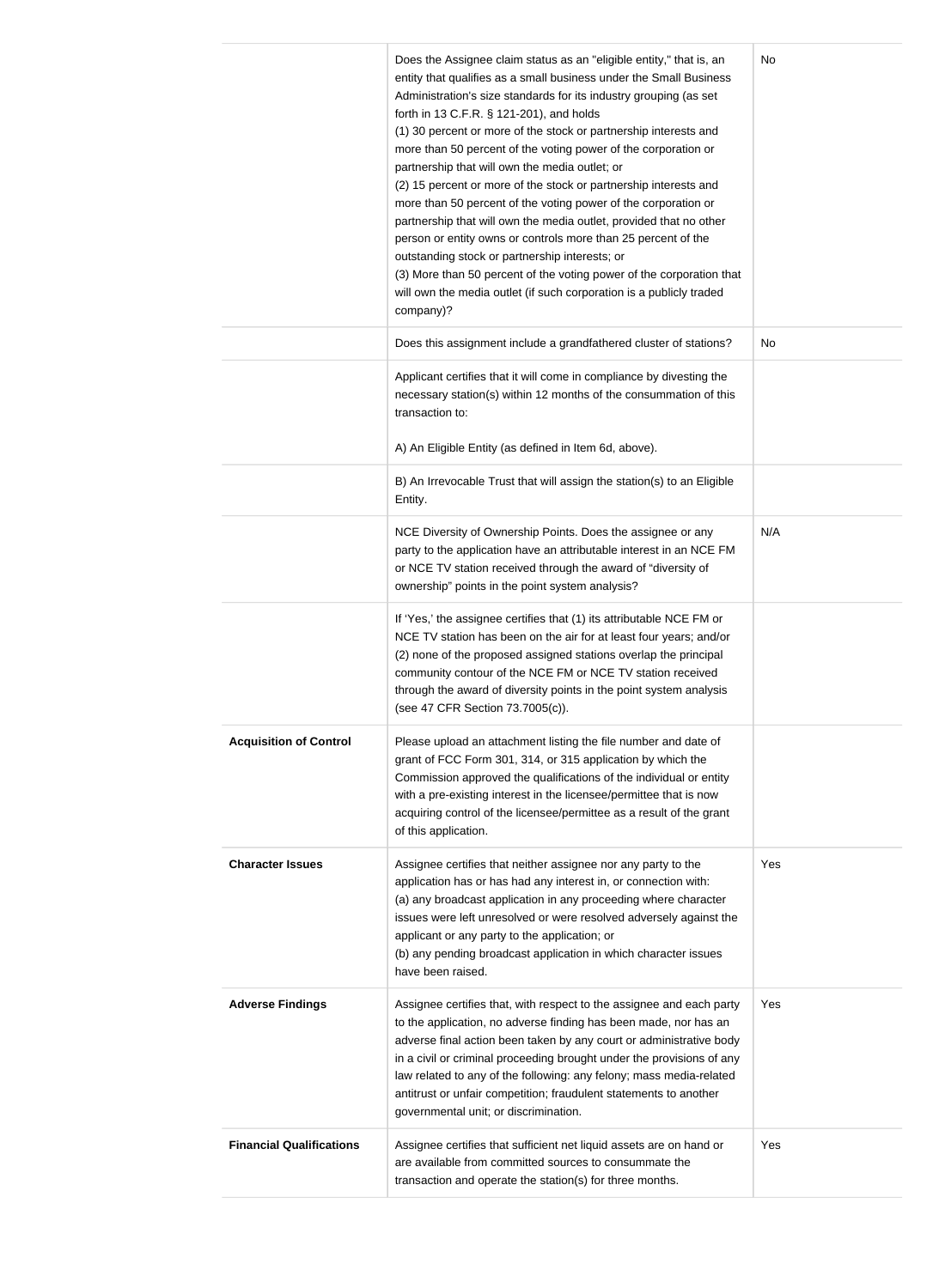| <b>Assignee Alien</b><br>Ownership  | <b>Program Service</b><br>Assignee certifies that it is cognizant of and will comply with its<br>Yes<br><b>Certification</b><br>obligations as a Commission licensee to present a program service<br>responsive to the issues of public concern facing the station's<br>community of license and service area.                                                                  |                                                                                                                                                                                                                   |                 |     |                                                 |  |  |  |
|-------------------------------------|---------------------------------------------------------------------------------------------------------------------------------------------------------------------------------------------------------------------------------------------------------------------------------------------------------------------------------------------------------------------------------|-------------------------------------------------------------------------------------------------------------------------------------------------------------------------------------------------------------------|-----------------|-----|-------------------------------------------------|--|--|--|
|                                     | N/A<br><b>Auction Authorization</b><br>Assignee certifies that where less than five years have passed<br>since the issuance of the construction permit and the permit had<br>been acquired in an auction through the use of a bidding credit or<br>other special measure, it would qualify for such credit or other<br>special measure.                                         |                                                                                                                                                                                                                   |                 |     |                                                 |  |  |  |
|                                     | <b>Equal Employment</b><br><b>Opportunity (EEO)</b>                                                                                                                                                                                                                                                                                                                             | If the applicant proposes to employ five or more full-time<br>employees, applicant certifies that it is filing simultaneously with<br>this application a Model EEO Program Report on FCC Form 396-A.              |                 | N/A |                                                 |  |  |  |
|                                     | Question                                                                                                                                                                                                                                                                                                                                                                        |                                                                                                                                                                                                                   |                 |     | $\mathsf{R}$<br>N<br>N<br>N<br>N<br>N<br>N<br>N |  |  |  |
|                                     | <b>Communications Act?</b>                                                                                                                                                                                                                                                                                                                                                      | 1) Is the applicant a foreign government or the representative of any foreign government as specified in Section 310(a) of the                                                                                    |                 |     |                                                 |  |  |  |
|                                     |                                                                                                                                                                                                                                                                                                                                                                                 | 2) Is the applicant an alien or the representative of an alien? (Section $310(b)(1)$ )                                                                                                                            |                 |     |                                                 |  |  |  |
|                                     | 3) Is the applicant a corporation, or non-corporate entity, that is organized under the laws of any foreign government? (Section<br>310(b)(2)                                                                                                                                                                                                                                   |                                                                                                                                                                                                                   |                 |     |                                                 |  |  |  |
|                                     | 4) Is the applicant an entity of which more than one-fifth of the capital stock, or other equity or voting interest, is owned of<br>record or voted by aliens or their representatives or by a foreign government or representative thereof or by any entity<br>organized under the laws of a foreign country? (Section 310(b)(3))                                              |                                                                                                                                                                                                                   |                 |     |                                                 |  |  |  |
|                                     | 5) Is the applicant directly or indirectly controlled by any other entity of which more than one-fourth of the capital stock, or<br>other equity or voting interest, is owned of record or voted by aliens, their representatives, or by a foreign government or<br>representative thereof, or by any entity organized under the laws of a foreign country? (Section 310(b)(4)) |                                                                                                                                                                                                                   |                 |     |                                                 |  |  |  |
|                                     |                                                                                                                                                                                                                                                                                                                                                                                 | 6) Has the applicant received a declaratory ruling(s) under Section 310(b)(4) of the Communications Act?                                                                                                          |                 |     |                                                 |  |  |  |
|                                     | identifying information.                                                                                                                                                                                                                                                                                                                                                        | 6a) Enter the citation of the applicable declaratory ruling by DA/FCC number, FCC Record citation, release date, or any other                                                                                     |                 |     |                                                 |  |  |  |
|                                     | response to Question 6?                                                                                                                                                                                                                                                                                                                                                         | 7) Has there been any change in the applicant's foreign ownership since issuance of the declaratory ruling(s) cited in                                                                                            |                 |     |                                                 |  |  |  |
|                                     | 8) Does the applicant certify that it is in compliance with the terms and conditions of the foreign ownership declaratory ruling<br>(s) cited in response to Question 6?                                                                                                                                                                                                        |                                                                                                                                                                                                                   |                 |     |                                                 |  |  |  |
|                                     | Section 310(b)(4) of the Communications Act?                                                                                                                                                                                                                                                                                                                                    | 9) In connection with this application, is the applicant filing a foreign ownership Petition for Declaratory Ruling pursuant to                                                                                   |                 |     |                                                 |  |  |  |
| <b>Rebroadcast</b>                  | Question                                                                                                                                                                                                                                                                                                                                                                        |                                                                                                                                                                                                                   | <b>Response</b> |     |                                                 |  |  |  |
| <b>Certifications for</b><br>W279DN | to be retransmitted.                                                                                                                                                                                                                                                                                                                                                            | For applicants proposing rebroadcasts who are not the licensee of<br>the primary station, the applicant certifies that written authority has<br>been obtained from the licensee of the station whose programs are | N/A             |     |                                                 |  |  |  |
|                                     | Primary station proposed to be rebroadcast; facility ID:                                                                                                                                                                                                                                                                                                                        |                                                                                                                                                                                                                   | 69975           |     |                                                 |  |  |  |
|                                     | Applicant certifies that it is not the licensee or permittee of the                                                                                                                                                                                                                                                                                                             | commercial primary station being rebroadcast and that neither it<br>nor any parties to the application have any interest in or connection                                                                         | No              |     |                                                 |  |  |  |

with the commercial primary station being rebroadcast. See 47 C.F. R. Section 74.1232(d).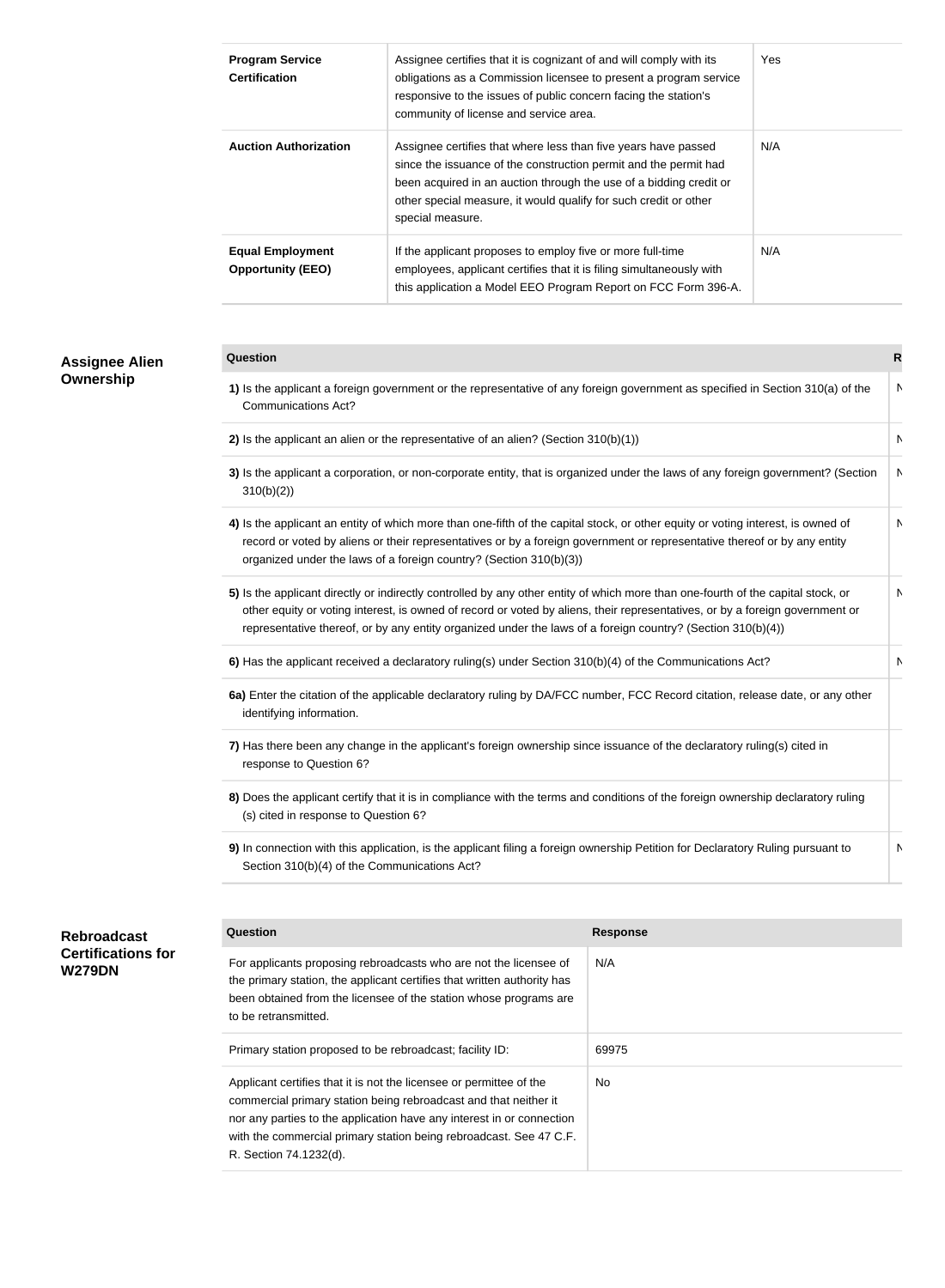| Applicant certifies that the FM translator's (a) 1 mV/m coverage<br>contour does not extend beyond the protected contour of the<br>commercial FM primary station to be rebroadcast, or (b) entire 1 mV<br>/m coverage contour is contained within the greater of either: (i) the<br>2 mV/m daytime contour of the commercial AM primary station to<br>be rebroadcast, or (ii) a 25-mile radius centered at the commercial<br>AM primary station's transmitter site.                                                    | Yes |
|------------------------------------------------------------------------------------------------------------------------------------------------------------------------------------------------------------------------------------------------------------------------------------------------------------------------------------------------------------------------------------------------------------------------------------------------------------------------------------------------------------------------|-----|
| Applicant certifies that it is in compliance with 47 C.F.R. Section<br>74.1232(e), which prohibits a FM translator station whose coverage<br>contour extends beyond the protected contour of the commercial<br>FM primary station being rebroadcast, from receiving support<br>(except for specified technical assistance), before, during, or after<br>construction, directly or indirectly, from the primary station, or any<br>person or entity having any interest in, or connection with, the<br>primary station. | N/A |

| <b>Assignee</b>      | <b>Section</b>                                    | <b>Question</b>                                                                                                                                                                                                                                                                                                                                                                                                                                                                                                                                                                                                                                                                                                                                                                                                                                                    | <b>Response</b>                                         |
|----------------------|---------------------------------------------------|--------------------------------------------------------------------------------------------------------------------------------------------------------------------------------------------------------------------------------------------------------------------------------------------------------------------------------------------------------------------------------------------------------------------------------------------------------------------------------------------------------------------------------------------------------------------------------------------------------------------------------------------------------------------------------------------------------------------------------------------------------------------------------------------------------------------------------------------------------------------|---------------------------------------------------------|
| <b>Certification</b> | <b>General Certification</b><br><b>Statements</b> | Assignee certifies that it has answered each question in this<br>application based on its review of the application instructions and<br>worksheets. Assignee further certifies that where it has made an<br>affirmative certification below, this certification constitutes its<br>representation that the application satisfies each of the<br>pertinentstandards and criteria set forth in the application<br>instructions and worksheets.                                                                                                                                                                                                                                                                                                                                                                                                                       |                                                         |
|                      |                                                   | The Assignee certifies that neither the Assignee nor any other<br>party to the application is subject to a denial of Federal benefits<br>pursuant to §5301 of the Anti-Drug Abuse Act of 1988, 21 U.S.C. §<br>862, because of a conviction for possession or distribution of a<br>controlled substance. This certification does not apply to<br>applications filed in services exempted under §1.2002(c) of the<br>rules, 47 CFR. See §1.2002(b) of the rules, 47 CFR § 1.2002(b),<br>for the definition of "party to the application" as used in this<br>certification § 1.2002(c). The Assignee certifies that all statements<br>made in this application and in the exhibits, attachments, or<br>documents incorporated by reference are material, are part of this<br>application, and are true, complete, correct, and made in good faith.                    |                                                         |
|                      | <b>Authorized Party to Sign</b>                   | <b>FAILURE TO SIGN THIS APPLICATION MAY RESULT IN</b><br>DISMISSAL OF THE APPLICATION AND FORFEITURE OF ANY<br><b>FEES PAID</b><br>Upon grant of this application, the Authorization Holder may be<br>subject to certain construction or coverage requirements. Failure to<br>meet the construction or coverage requirements will result in<br>automatic cancellation of the Authorization. Consult appropriate<br>FCC regulations to determine the construction or coverage<br>requirements that apply to the type of Authorization requested in<br>this application.<br>WILLFUL FALSE STATEMENTS MADE ON THIS FORM OR ANY<br>ATTACHMENTS ARE PUNISHABLE BY FINE AND/OR<br>IMPRISONMENT (U.S. Code, Title 18, §1001) AND/OR<br>REVOCATION OF ANY STATION AUTHORIZATION (U.S. Code,<br>Title 47, §312(a)(1)), AND/OR FORFEITURE (U.S. Code, Title 47,<br>$$503$ ). |                                                         |
|                      |                                                   | I certify that this application includes all required and relevant<br>attachments.                                                                                                                                                                                                                                                                                                                                                                                                                                                                                                                                                                                                                                                                                                                                                                                 | Yes                                                     |
|                      |                                                   | I declare, under penalty of perjury, that I am an authorized<br>representative of the above-named applicant for the Authorization<br>(s) specified above.                                                                                                                                                                                                                                                                                                                                                                                                                                                                                                                                                                                                                                                                                                          | Matthew W Lightner, W.<br>Managing Member<br>03/16/2021 |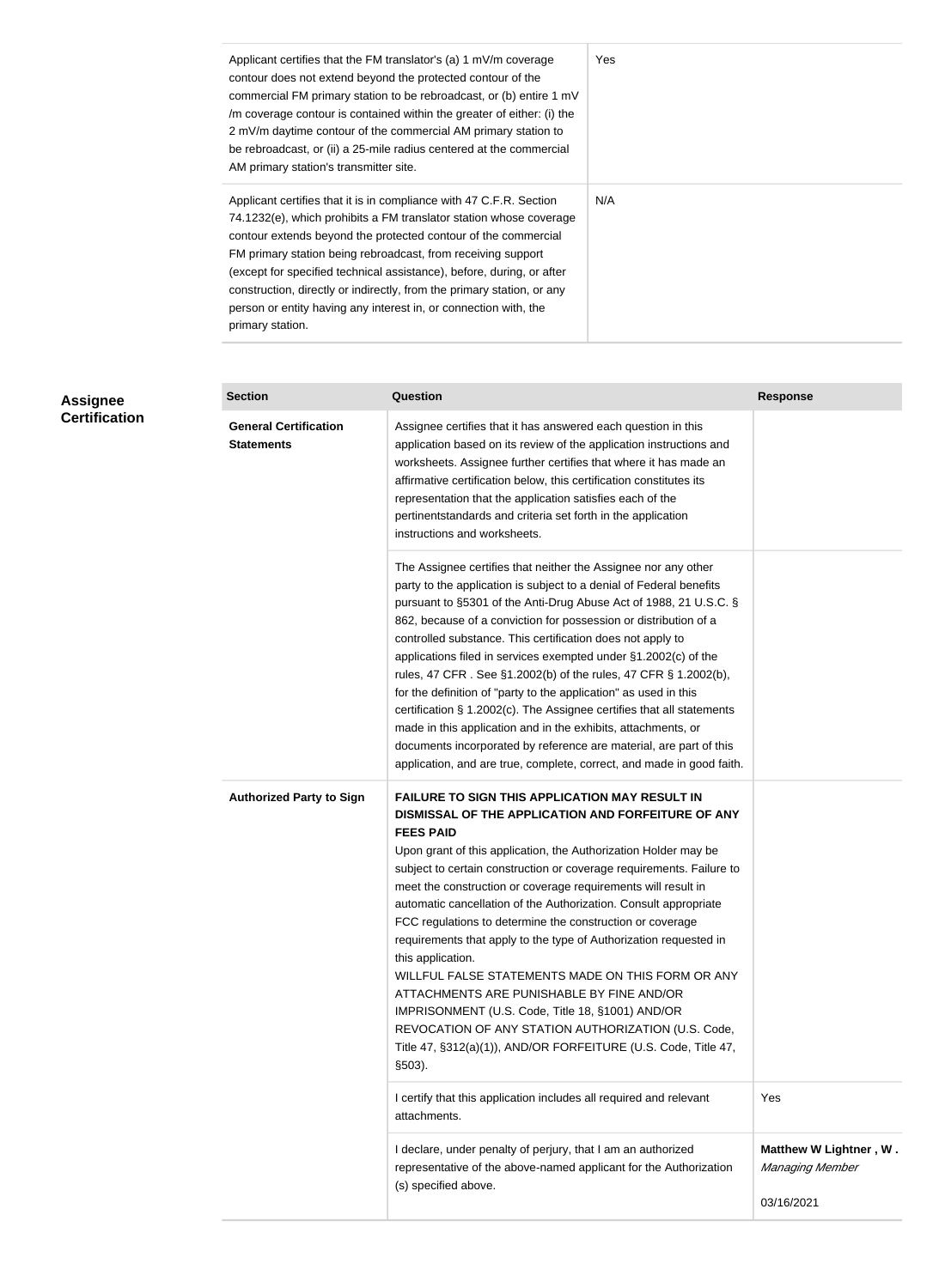| Assignor             | <b>Section</b>                                    | <b>Question</b>                                                                                                                                                                                                                                                                                                                                                                                                                                                                                                                                                                                                                                                                                                                                                                                                                                                    | <b>Response</b><br>Yes               |
|----------------------|---------------------------------------------------|--------------------------------------------------------------------------------------------------------------------------------------------------------------------------------------------------------------------------------------------------------------------------------------------------------------------------------------------------------------------------------------------------------------------------------------------------------------------------------------------------------------------------------------------------------------------------------------------------------------------------------------------------------------------------------------------------------------------------------------------------------------------------------------------------------------------------------------------------------------------|--------------------------------------|
| <b>Certification</b> | <b>General Certification</b><br><b>Statements</b> | Assignor certifies that it has answered each question in this<br>application based on its review of the application instructions and<br>worksheets. Assignor further certifies that where it has made an<br>affirmative certification below, this certification constitutes its<br>representation that the application satisfies each of the<br>pertinentstandards and criteria set forth in the application<br>instructions and worksheets.                                                                                                                                                                                                                                                                                                                                                                                                                       |                                      |
|                      |                                                   | The Assignor certifies that neither the Assignor nor any other party<br>to the application is subject to a denial of Federal benefits pursuant<br>to §5301 of the Anti-Drug Abuse Act of 1988, 21 U.S.C. § 862,<br>because of a conviction for possession or distribution of a<br>controlled substance. This certification does not apply to<br>applications filed in services exempted under §1.2002(c) of the<br>rules, 47 CFR. See §1.2002(b) of the rules, 47 CFR § 1.2002(b),<br>for the definition of "party to the application" as used in this<br>certification § 1.2002(c). The Assignor certifies that all statements<br>made in this application and in the exhibits, attachments, or<br>documents incorporated by reference are material, are part of this<br>application, and are true, complete, correct, and made in good faith.                    |                                      |
|                      | <b>Authorized Party to Sign</b>                   | <b>FAILURE TO SIGN THIS APPLICATION MAY RESULT IN</b><br>DISMISSAL OF THE APPLICATION AND FORFEITURE OF ANY<br><b>FEES PAID</b><br>Upon grant of this application, the Authorization Holder may be<br>subject to certain construction or coverage requirements. Failure to<br>meet the construction or coverage requirements will result in<br>automatic cancellation of the Authorization. Consult appropriate<br>FCC regulations to determine the construction or coverage<br>requirements that apply to the type of Authorization requested in<br>this application.<br>WILLFUL FALSE STATEMENTS MADE ON THIS FORM OR ANY<br>ATTACHMENTS ARE PUNISHABLE BY FINE AND/OR<br>IMPRISONMENT (U.S. Code, Title 18, §1001) AND/OR<br>REVOCATION OF ANY STATION AUTHORIZATION (U.S. Code,<br>Title 47, §312(a)(1)), AND/OR FORFEITURE (U.S. Code, Title 47,<br>$$503$ ). |                                      |
|                      |                                                   | I certify that this application includes all required and relevant<br>attachments.                                                                                                                                                                                                                                                                                                                                                                                                                                                                                                                                                                                                                                                                                                                                                                                 |                                      |
|                      |                                                   | I declare, under penalty of perjury, that I am an authorized<br>representative of the above-named applicant for the Authorization                                                                                                                                                                                                                                                                                                                                                                                                                                                                                                                                                                                                                                                                                                                                  | <b>Linda Sue Foster</b><br>President |

| <b>Attachments</b> |  |
|--------------------|--|
|--------------------|--|

| <b>File Name</b>                                                               | <b>Uploaded</b><br><b>By</b> | <b>Attachment</b><br><b>Type</b>    | <b>Description</b>                              | Upl<br><b>Sta</b>                         |
|--------------------------------------------------------------------------------|------------------------------|-------------------------------------|-------------------------------------------------|-------------------------------------------|
| Lightner APA redacted.pdf                                                      | Applicant                    | Assignor<br>Legal<br>Certifications | Purchase<br>and Sale<br>Agreement<br>(redacted) | Do<br>Vir<br>Sc <sub>i</sub><br>/or<br>Co |
| Lightner AssignmentApplication Amendment PurposeAmendmentExhibit filed.<br>pdf | Applicant                    | Amendment                           | Purpose of<br>Amendment<br>Exhibit              | Do<br>Vir<br>Sci<br>/or<br>Co             |